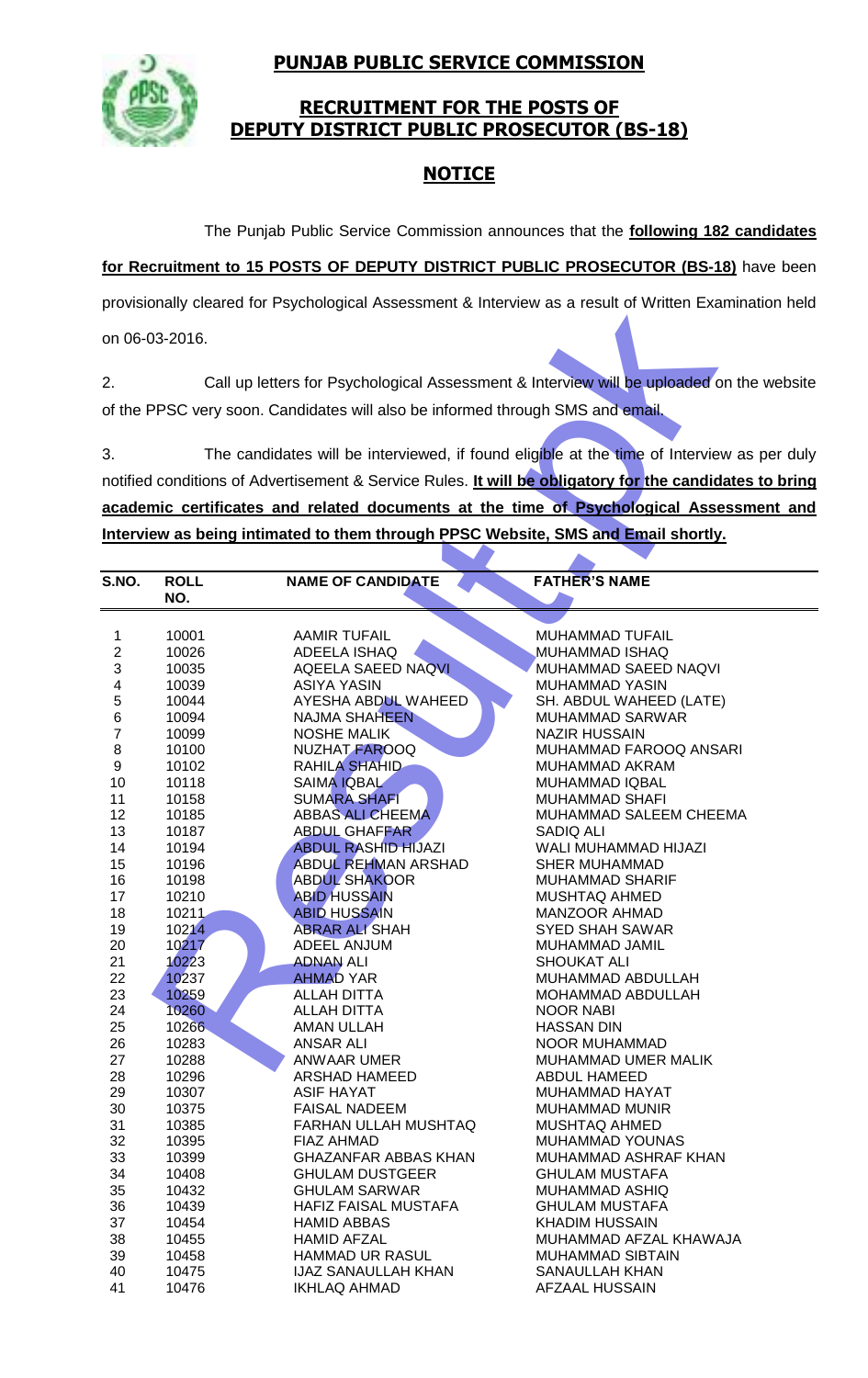#### **DEPUTY DISTRICT PUBLIC PROSECUTOR (BS-18)**

| S.NO.    | <b>ROLL</b><br>NO. | <b>NAME OF CANDIDATE</b>       | <b>FATHER'S NAME</b>                              |
|----------|--------------------|--------------------------------|---------------------------------------------------|
| 42       | 10480              | <b>IMRAN NAWAZ</b>             | MUHAMMAD NAWAZ                                    |
| 43       | 10482              | <b>IMRAN ALI KHAN</b>          | <b>SULEMAN ALI KHAN</b>                           |
| 44       | 10486              | <b>IMRAN ASLAM KHAN</b>        | MUHAMMAD ASLAM NADEEM                             |
| 45       | 10491              | <b>IMRAN HAIDER</b>            | MUHAMMAD NAWAZ                                    |
| 46       | 10500              | <b>IMTIAZ HUSSAIN</b>          | <b>JAN MUHAMMAD</b>                               |
| 47       | 10511              | <b>IRFAN UR REHMAN</b>         | MALIK MUHAMMAD RAFIQUE                            |
| 48       | 10514              | <b>IRSHAD ULLAH</b>            | <b>HYDIAT ULLAH</b>                               |
| 49       | 10516              | <b>ISHTIAQ AHMAD</b>           | <b>MOHAMMAD SHAFI</b>                             |
| 50       | 10520              | JAMEEL UD DIN                  | MUHAMMAD AMIN                                     |
| 51       | 10535              | <b>JAWAD HAIDER BHATTI</b>     | <b>SAEED UD DIN BHATTI</b>                        |
| 52       | 10541              | <b>KARAM ELAHI NASIR</b>       | <b>MUHAMMAD HANIF</b>                             |
| 53       | 10565              | <b>KHALIL NAZIR</b>            | <b>MUHAMMAD NAZIR</b>                             |
| 54       | 10572              | <b>KHURRAM KHAN</b>            | <b>NAJAM UD DIN KHAN</b>                          |
| 55<br>56 | 10576              | M ZIA UR REHMAN                | <b>MUHAMMAD ASHRAF SHAD</b><br><b>NAZIR AHMED</b> |
| 57       | 10578              | MAHBOOB ALAM<br>MAHMOOD AKRAM  | <b>MUHAMMAD AKRAM</b>                             |
| 58       | 10580<br>10592     | <b>MANAZER ALI</b>             | <b>MUZAFAR HUSSAIN</b>                            |
| 59       | 10611              | <b>MIAN LUQMAN</b>             | <b>BASHARAT AHMAD</b>                             |
| 60       | 10616              | MIAN ZAHID MEHMOOD SANAM       | <b>MIAN MAQBOOL AHMED</b>                         |
| 61       | 10625              | <b>MOHSAN FRAZ</b>             | <b>MUHAMMAD EJAZ</b>                              |
| 62       | 10640              | MUHAMMAD AAMIR JAVED           | MUHAMMAD BASHIR JAVED                             |
| 63       | 10642              | MUHAMMAD ABBAS                 | <b>MUHAMMAD YASEEN</b>                            |
| 64       | 10658              | MUHAMMAD AFZAL                 | <b>SHAH MUHAMMAD</b>                              |
| 65       | 10667              | MUHAMMAD AHMED SAEED           | <b>KHALID MEHMOOD</b>                             |
| 66       | 10677              | MUHAMMAD AKHTAR CHAUDHRY       | MUHAMMAD AKRAM CHAUDHRY                           |
| 67       | 10694              | MUHAMMAD ANSAR MUGHAL          | <b>FAZAL HUSSAIN MUGHAL</b>                       |
| 68       | 10707              | MUHAMMAD ARSHAD                | <b>MUHAMMAD ASHRAF</b>                            |
| 69       | 10733              | MUHAMMAD ASLAM                 | MUHAMMAD YOUSAF                                   |
| 70       | 10734              | <b>MUHAMMAD ASLAM</b>          | <b>ALLAH DITTA</b>                                |
| 71       | 10751              | <b>MUHAMMAD BASHIR</b>         | <b>REHMAT ALI</b>                                 |
| 72       | 10756              | <b>MUHAMMAD FAISAL</b>         | MUHAMMAD WAKEEL AHMAD                             |
| 73       | 10762              | MUHAMMAD FAROOQ RASHID         | ABDUL RASHID MUGHAL LATE                          |
|          |                    | <b>MUGHAL</b>                  |                                                   |
| 74       | 10773              | MUHAMMAD HUSSAIN SHEHBAZ       | MUHAMMAD YOUNAS                                   |
| 75       | 10776              | <b>MUHAMMAD IJAZ</b>           | MUHAMMAD NAWAZ                                    |
| 76       | 10782              | MUHAMMAD IMRAN                 | MUHAMMAD ASLAM                                    |
| 77       | 10786              | MUHAMMAD IMRAN ANJUM           | MUHAMMAD ABBAS                                    |
| 78       | 10787              | MUHAMMAD IMRAN ARIF            | <b>MUHAMMAD ARIF</b>                              |
| 79       | 10792              | <b>MUHAMMAD INAM KHAN</b>      | <b>KHUSI MUHAMMAD</b>                             |
| 80       | 10807              | <b>MUHAMMAD JAVAID HUSSAIN</b> | <b>MALIK NAZAR HUSSAIN</b>                        |
| 81       | 10812              | <b>MUHAMMAD KAMRAN</b>         | <b>NASEER AHMAD</b>                               |
| 82       | 10813              | <b>MUHAMMAD KASHIF</b>         | NOOR-UL-ASLAM                                     |
| 83       | 10815              | <b>MUHAMMAD KASHIF NAZIR</b>   | <b>NAZIR ALI</b>                                  |
| 84       | 10834              | MUHAMMAD MUNAWAR JANG          | <b>JANG SHER</b>                                  |
|          |                    | <b>SHER</b>                    |                                                   |
| 85       | 10851              | <b>MUHAMMAD NAEEM</b>          | HAJI MUHAMMAD YAR                                 |
| 86       | 10875              | MUHAMMAD RAMZAN                | <b>ALI AHMED</b>                                  |
| 87       | 10890              | <b>MUHAMMAD SAJID BILAL</b>    | <b>BILAL MUHAMMAD BABAR</b>                       |
| 88       | 10905              | <b>MUHAMMAD SHABBIR</b>        | SARDAR MUHAMMAD                                   |
| 89       | 10933              | MUHAMMAD TAHIR MANZOOR         | MANZOOR AHMAD                                     |
| 90       | 10962              | MUHAMMAD ZUBAIR KHALID         | NAIMAT ALI KHALID                                 |
| 91       | 10982              | MUZAFFAR ALI ANJUM             | <b>ASGHAR ALI</b>                                 |
| 92       | 11000              | <b>NASIR MAHMOOD</b>           | <b>MUHAMMAD TUFAIL</b>                            |
| 93       | 11003              | <b>NASIR SALEEM</b>            | <b>MOHAMMAD SALEEM</b>                            |
| 94       | 11005              | NAVEED ABBAS                   | <b>GHULAM ABBAS</b>                               |
| 95       | 11012              | NAVEED IQBAL                   | MUHAMMAD AKRAM                                    |
| 96       | 11016              | NAYYER NAVEED                  | <b>MUHAMMAD SHARIF</b>                            |
| 97       | 11035              | QADEER ASHRAF                  | <b>TAFSEER ASHRAF</b>                             |
| 98       | 11037              | <b>QADIR YAR</b>               | MUHAMMAD NAZIR                                    |
| 99       | 11045              | <b>QAMAR SHEHZAD</b>           | <b>BASHIR AHMED</b>                               |
| 100      | 11070              | RANA MUHAMMAD ASIF             | RANA MUHAMMAD SHABIR                              |
| 101      | 11071              | RANA MUHAMMAD NAWAZ            | RAFIQUE AHMAD                                     |
| 102      | 11081              | RASHID IMRAN                   | <b>GHULAM ALI CHOHAN</b>                          |
| 103      | 11089              | RAZWAN YOUSAF                  | MUHAMMAD YOUSAF                                   |
| 104      | 11095              | RIZWAN AHMAD CHEEMA            | MUSHTAQ AHMAD CHEEMA                              |
| 105      | 11101              | RIZWAN MAHMOOD                 | SHAUKAT MAHMOOD                                   |
| 106      | 11110              | SAIF AHMAD BHATTI              | RIAZ AHMAD BHATTI                                 |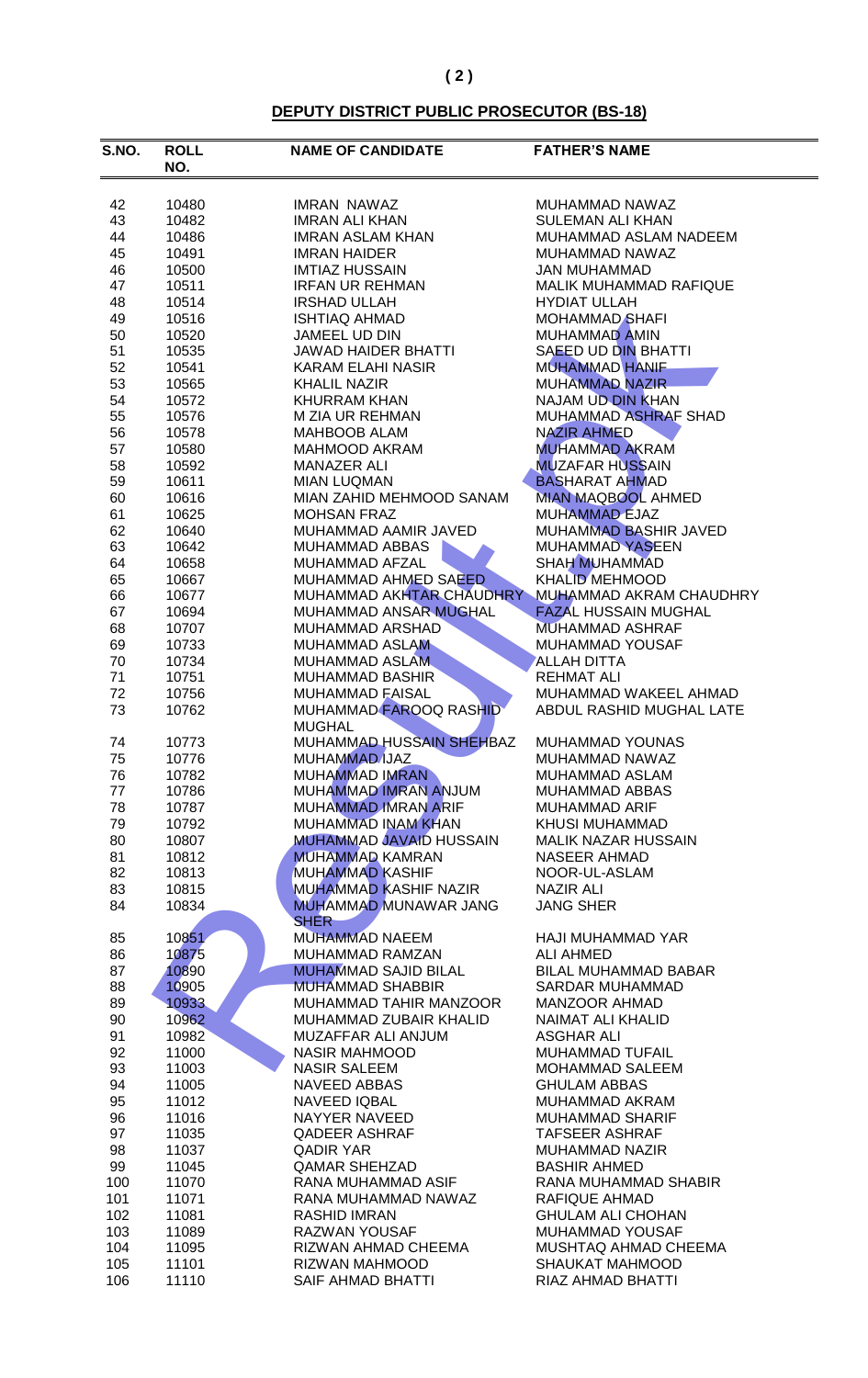# **DEPUTY DISTRICT PUBLIC PROSECUTOR (BS-18)**

| 107<br>11112<br><b>SAIF ULLAH</b><br>SHER MUHAMMAD<br>108<br>SAIF ULLAH TARAR<br>11116<br>NAZAR MUHAMMAD<br>109<br><b>SAJID SAEED BHATTI</b><br>11123<br><b>SAEED AHMAD BHATTI</b><br>110<br>SAJJAD HUSSAIN<br><b>GHULAM SARWAR</b><br>11130<br>111<br>11149<br>SAROSH ALI SHAH<br>SAYED ALI SHAH<br>112<br>ZAFAR ULLAH KHAN<br>11172<br><b>SHAHID IQBAL</b><br>113<br>SHAHID IQBAL<br>MUHAMMAD IQBAL<br>11173<br>114<br><b>SHAHID IRFAN</b><br>ATTAULLAH<br>11174<br><b>MANIK KHAN ABID</b><br>115<br>SHAHID IRFAN ANJUM<br>11175<br>116<br>SHAHID ISLAM<br><b>HAJLISLAM DIN</b><br>11176<br><b>MULAZIM HUSSAIN NAVEED</b><br>117<br><b>SHARJEEL HAIDER</b><br>11196<br><b>SHEIKH BARKAT ALI</b><br>118<br>SHEIKH IJAZ PERVAIZ<br>11198<br><b>MOQEDDAR HUSSAIN</b><br>119<br>11221<br><b>SOHAIL AAMIR</b><br>120<br>SULTAN ASGHAR CHATTHA<br>MUHAMMAD SHAFI CHATTHA<br>11226<br>121<br><b>IQBAL MUHAMMAD</b><br>11227<br><b>SULTAN MAHMOOD</b><br><b>SYED SHAUKAT ALI</b><br>122<br>SYED IRFAN SHAUKAT<br>11249<br>123<br><b>MUHAMMAD KHALID</b><br>11277<br><b>TABISH KHALID</b><br>124<br><b>REHMAT ALI</b><br>11278<br><b>TAHIR HUSSAIN</b><br>125<br><b>GHULAM HUSSAIN</b><br>11295<br>TARIQ JAVAID CHOUDHARY<br>126<br><b>MOHAMMAD NAWAZ</b><br>11303<br><b>TARIQ MEHMOOD</b><br><b>NAZIR AHMAD</b><br>127<br><b>TASSWAR NAZIR</b><br>11311<br>ABDUL RASHEED TABASSUM<br>128<br><b>USMAN RASHEED TABASSUM</b><br>11328<br>CHAUDHRY IJAZ AHMAD<br>129<br>11339<br>WAQAR AHMAD<br>130<br><b>GHULAM MUHAMMAD</b><br>11340<br>WAQAR AHMAD<br>131<br>11349<br><b>WASIM IJAZ</b><br>MUHAMMAD ANWAR<br>132<br><b>MUHAMMAD ALI</b><br>11351<br>YASAR IQBAL<br>133<br><b>FAZAL DIN</b><br>11361<br>ZAFAR ALI BAIG<br>134<br>ZAHEER AHMAD<br>MUHAMMAD YAR<br>11370<br>135<br><b>ZAHID HUSSAIN</b><br>11374<br><b>SHADI KHAN</b><br>136<br>ZAHID SAEED<br>MUHAMMAD SAEED TARIQ<br>11380<br>137<br>ZAHID SARFRAZ KHAN<br>11383<br><b>FAIZ AHMAD</b><br>138<br><b>MUNAWAR HUSSAIN</b><br><b>MALIK BASHIR AHMED</b><br>11400<br>139<br>ANIS YAQUB<br>11437<br>MUHAMMAD YAQUB<br>CH QAISAR MUSHTAQ<br>140<br>CH MUSHTAQ AHMED<br>11446<br>141<br><b>SAYED HASAN RAZA</b><br>SAYED TAJ HUSSAIN<br>11514<br>SHAHID ZAFAR<br>142<br>11516<br>MUZAFFAR HUSSAIN ZAFAR<br>SHAKEEL AHMED<br>143<br><b>MEHR KHAN</b><br>11518<br>144<br><b>UMER FAROOQ</b><br>11528<br>FAROOQ ASLAM<br>145<br><b>SALEEM BAHAR</b><br>11606<br><b>BAHAR SHAH</b><br><b>BUSHRA YASMIN</b><br>146<br>MIAN MUHAMMAD SHARIF<br>11612<br>147<br><b>MISS NAILA DANISH</b><br>11618<br>FAKHAR UD DIN DANISH<br><b>SAIMA IRFAN</b><br>148<br>11632<br>ABDUL HAMEED<br><b>ABDUL JABBAR</b><br>149<br>ABDUL HAFEEZ<br>11646<br>150<br><b>ABDULLAH WAZIR FAISAL</b><br>11653<br><b>WAZIR HUSSAIN</b><br>151<br><b>ADNAN LATIF</b><br>11654<br>SH.LATIFULLAH<br>152<br>11674<br>ATTA UL MUSTAFA<br>ABDUL HAQ<br>153<br>11683<br>FAYYAZ AHMAD SHAHID<br><b>SHAH RASOOL</b><br>11690<br>154<br><b>HUSSAIN AHMED MADNI</b><br>ABDUL MANAN MADNI<br>155<br>11692<br>RIAZ HUSSAIN<br><b>IJLAL RIAZ</b><br>156<br>11706<br><b>ISHRAT ABBAS</b><br>MUHAMMAD MAQBOOL<br>157<br>11709<br>JIBRAN JAMSHED<br>MUHAMMAD JAMSHED<br>158<br><b>HUSSAIN BUKHSH</b><br>11779<br>MUHAMMAD FAHEEM<br>159<br>11791<br>MUHAMMAD IRSHAD BHUTTA<br>MOULA BUKHSH KHAN BHUTTA<br>160<br>11817<br>MUHAMMAD RAMZAN<br>HAJI MUHAMMAD RAFIQUE<br>161<br>MUHAMMAD SALEEM MASOOD<br>11826<br>MUHAMMAD IQBAL<br>162<br>11828<br><b>MUHAMMAD SHAHID</b><br><b>GHULAM SAFDAR</b><br>163<br>11890<br>SHAHZAD HUSSAIN<br>ABDUL GHAFOOR<br>SYED MUHAMMAD SHAREEF SHAH<br>164<br>11904<br>SYED FIAZ HUSSAIN SHAH<br>165<br>11912<br><b>TARIQ AKHTAR ALI</b><br>HAFIZ AKHTAR ALI RANA<br>166<br>11915<br><b>TARIQ MEHMOOD</b><br><b>HADIAT ULLAH</b><br>MUHAMMAD RAFIQUE KHAN<br>167<br>11917<br><b>WAHEED RAFIQUE</b><br>168<br>12013<br><b>MEHTAB JABEEN</b><br><b>ALI SHAN</b><br>169<br>12018<br>NUSRAT USMAN<br>RANA MUHAMMAD USMAN<br>170<br><b>SAIRA JAMIL</b><br>12020<br>HAFIZ JAMIL UR REHMAN<br>171<br>12029<br>ABDUL RAHMAN<br><b>MUHAMMAD SHAFEE</b><br>172<br>12042<br><b>ALLAH RAKHA</b><br><b>HAJI GHULAM SARWAR</b><br>AZHAR ALI SHAHZAD<br>173<br>12048<br><b>MUHAMMAD SHARIF</b> | S.NO. | <b>ROLL</b><br>NO. | <b>NAME OF CANDIDATE</b> | <b>FATHER'S NAME</b> |
|----------------------------------------------------------------------------------------------------------------------------------------------------------------------------------------------------------------------------------------------------------------------------------------------------------------------------------------------------------------------------------------------------------------------------------------------------------------------------------------------------------------------------------------------------------------------------------------------------------------------------------------------------------------------------------------------------------------------------------------------------------------------------------------------------------------------------------------------------------------------------------------------------------------------------------------------------------------------------------------------------------------------------------------------------------------------------------------------------------------------------------------------------------------------------------------------------------------------------------------------------------------------------------------------------------------------------------------------------------------------------------------------------------------------------------------------------------------------------------------------------------------------------------------------------------------------------------------------------------------------------------------------------------------------------------------------------------------------------------------------------------------------------------------------------------------------------------------------------------------------------------------------------------------------------------------------------------------------------------------------------------------------------------------------------------------------------------------------------------------------------------------------------------------------------------------------------------------------------------------------------------------------------------------------------------------------------------------------------------------------------------------------------------------------------------------------------------------------------------------------------------------------------------------------------------------------------------------------------------------------------------------------------------------------------------------------------------------------------------------------------------------------------------------------------------------------------------------------------------------------------------------------------------------------------------------------------------------------------------------------------------------------------------------------------------------------------------------------------------------------------------------------------------------------------------------------------------------------------------------------------------------------------------------------------------------------------------------------------------------------------------------------------------------------------------------------------------------------------------------------------------------------------------------------------------------------------------------------------------------------------------------------------------------------------------------------------------------------------------------------------------------------------------------------------------------------------------------------------------------------------------------------------------------------------------------------------------------------------------------------------------------------------------------------------------------------------------------------------------------------------------------------------------------------------------------------------------------|-------|--------------------|--------------------------|----------------------|
|                                                                                                                                                                                                                                                                                                                                                                                                                                                                                                                                                                                                                                                                                                                                                                                                                                                                                                                                                                                                                                                                                                                                                                                                                                                                                                                                                                                                                                                                                                                                                                                                                                                                                                                                                                                                                                                                                                                                                                                                                                                                                                                                                                                                                                                                                                                                                                                                                                                                                                                                                                                                                                                                                                                                                                                                                                                                                                                                                                                                                                                                                                                                                                                                                                                                                                                                                                                                                                                                                                                                                                                                                                                                                                                                                                                                                                                                                                                                                                                                                                                                                                                                                                                                                |       |                    |                          |                      |
|                                                                                                                                                                                                                                                                                                                                                                                                                                                                                                                                                                                                                                                                                                                                                                                                                                                                                                                                                                                                                                                                                                                                                                                                                                                                                                                                                                                                                                                                                                                                                                                                                                                                                                                                                                                                                                                                                                                                                                                                                                                                                                                                                                                                                                                                                                                                                                                                                                                                                                                                                                                                                                                                                                                                                                                                                                                                                                                                                                                                                                                                                                                                                                                                                                                                                                                                                                                                                                                                                                                                                                                                                                                                                                                                                                                                                                                                                                                                                                                                                                                                                                                                                                                                                |       |                    |                          |                      |
|                                                                                                                                                                                                                                                                                                                                                                                                                                                                                                                                                                                                                                                                                                                                                                                                                                                                                                                                                                                                                                                                                                                                                                                                                                                                                                                                                                                                                                                                                                                                                                                                                                                                                                                                                                                                                                                                                                                                                                                                                                                                                                                                                                                                                                                                                                                                                                                                                                                                                                                                                                                                                                                                                                                                                                                                                                                                                                                                                                                                                                                                                                                                                                                                                                                                                                                                                                                                                                                                                                                                                                                                                                                                                                                                                                                                                                                                                                                                                                                                                                                                                                                                                                                                                |       |                    |                          |                      |
|                                                                                                                                                                                                                                                                                                                                                                                                                                                                                                                                                                                                                                                                                                                                                                                                                                                                                                                                                                                                                                                                                                                                                                                                                                                                                                                                                                                                                                                                                                                                                                                                                                                                                                                                                                                                                                                                                                                                                                                                                                                                                                                                                                                                                                                                                                                                                                                                                                                                                                                                                                                                                                                                                                                                                                                                                                                                                                                                                                                                                                                                                                                                                                                                                                                                                                                                                                                                                                                                                                                                                                                                                                                                                                                                                                                                                                                                                                                                                                                                                                                                                                                                                                                                                |       |                    |                          |                      |
|                                                                                                                                                                                                                                                                                                                                                                                                                                                                                                                                                                                                                                                                                                                                                                                                                                                                                                                                                                                                                                                                                                                                                                                                                                                                                                                                                                                                                                                                                                                                                                                                                                                                                                                                                                                                                                                                                                                                                                                                                                                                                                                                                                                                                                                                                                                                                                                                                                                                                                                                                                                                                                                                                                                                                                                                                                                                                                                                                                                                                                                                                                                                                                                                                                                                                                                                                                                                                                                                                                                                                                                                                                                                                                                                                                                                                                                                                                                                                                                                                                                                                                                                                                                                                |       |                    |                          |                      |
|                                                                                                                                                                                                                                                                                                                                                                                                                                                                                                                                                                                                                                                                                                                                                                                                                                                                                                                                                                                                                                                                                                                                                                                                                                                                                                                                                                                                                                                                                                                                                                                                                                                                                                                                                                                                                                                                                                                                                                                                                                                                                                                                                                                                                                                                                                                                                                                                                                                                                                                                                                                                                                                                                                                                                                                                                                                                                                                                                                                                                                                                                                                                                                                                                                                                                                                                                                                                                                                                                                                                                                                                                                                                                                                                                                                                                                                                                                                                                                                                                                                                                                                                                                                                                |       |                    |                          |                      |
|                                                                                                                                                                                                                                                                                                                                                                                                                                                                                                                                                                                                                                                                                                                                                                                                                                                                                                                                                                                                                                                                                                                                                                                                                                                                                                                                                                                                                                                                                                                                                                                                                                                                                                                                                                                                                                                                                                                                                                                                                                                                                                                                                                                                                                                                                                                                                                                                                                                                                                                                                                                                                                                                                                                                                                                                                                                                                                                                                                                                                                                                                                                                                                                                                                                                                                                                                                                                                                                                                                                                                                                                                                                                                                                                                                                                                                                                                                                                                                                                                                                                                                                                                                                                                |       |                    |                          |                      |
|                                                                                                                                                                                                                                                                                                                                                                                                                                                                                                                                                                                                                                                                                                                                                                                                                                                                                                                                                                                                                                                                                                                                                                                                                                                                                                                                                                                                                                                                                                                                                                                                                                                                                                                                                                                                                                                                                                                                                                                                                                                                                                                                                                                                                                                                                                                                                                                                                                                                                                                                                                                                                                                                                                                                                                                                                                                                                                                                                                                                                                                                                                                                                                                                                                                                                                                                                                                                                                                                                                                                                                                                                                                                                                                                                                                                                                                                                                                                                                                                                                                                                                                                                                                                                |       |                    |                          |                      |
|                                                                                                                                                                                                                                                                                                                                                                                                                                                                                                                                                                                                                                                                                                                                                                                                                                                                                                                                                                                                                                                                                                                                                                                                                                                                                                                                                                                                                                                                                                                                                                                                                                                                                                                                                                                                                                                                                                                                                                                                                                                                                                                                                                                                                                                                                                                                                                                                                                                                                                                                                                                                                                                                                                                                                                                                                                                                                                                                                                                                                                                                                                                                                                                                                                                                                                                                                                                                                                                                                                                                                                                                                                                                                                                                                                                                                                                                                                                                                                                                                                                                                                                                                                                                                |       |                    |                          |                      |
|                                                                                                                                                                                                                                                                                                                                                                                                                                                                                                                                                                                                                                                                                                                                                                                                                                                                                                                                                                                                                                                                                                                                                                                                                                                                                                                                                                                                                                                                                                                                                                                                                                                                                                                                                                                                                                                                                                                                                                                                                                                                                                                                                                                                                                                                                                                                                                                                                                                                                                                                                                                                                                                                                                                                                                                                                                                                                                                                                                                                                                                                                                                                                                                                                                                                                                                                                                                                                                                                                                                                                                                                                                                                                                                                                                                                                                                                                                                                                                                                                                                                                                                                                                                                                |       |                    |                          |                      |
|                                                                                                                                                                                                                                                                                                                                                                                                                                                                                                                                                                                                                                                                                                                                                                                                                                                                                                                                                                                                                                                                                                                                                                                                                                                                                                                                                                                                                                                                                                                                                                                                                                                                                                                                                                                                                                                                                                                                                                                                                                                                                                                                                                                                                                                                                                                                                                                                                                                                                                                                                                                                                                                                                                                                                                                                                                                                                                                                                                                                                                                                                                                                                                                                                                                                                                                                                                                                                                                                                                                                                                                                                                                                                                                                                                                                                                                                                                                                                                                                                                                                                                                                                                                                                |       |                    |                          |                      |
|                                                                                                                                                                                                                                                                                                                                                                                                                                                                                                                                                                                                                                                                                                                                                                                                                                                                                                                                                                                                                                                                                                                                                                                                                                                                                                                                                                                                                                                                                                                                                                                                                                                                                                                                                                                                                                                                                                                                                                                                                                                                                                                                                                                                                                                                                                                                                                                                                                                                                                                                                                                                                                                                                                                                                                                                                                                                                                                                                                                                                                                                                                                                                                                                                                                                                                                                                                                                                                                                                                                                                                                                                                                                                                                                                                                                                                                                                                                                                                                                                                                                                                                                                                                                                |       |                    |                          |                      |
|                                                                                                                                                                                                                                                                                                                                                                                                                                                                                                                                                                                                                                                                                                                                                                                                                                                                                                                                                                                                                                                                                                                                                                                                                                                                                                                                                                                                                                                                                                                                                                                                                                                                                                                                                                                                                                                                                                                                                                                                                                                                                                                                                                                                                                                                                                                                                                                                                                                                                                                                                                                                                                                                                                                                                                                                                                                                                                                                                                                                                                                                                                                                                                                                                                                                                                                                                                                                                                                                                                                                                                                                                                                                                                                                                                                                                                                                                                                                                                                                                                                                                                                                                                                                                |       |                    |                          |                      |
|                                                                                                                                                                                                                                                                                                                                                                                                                                                                                                                                                                                                                                                                                                                                                                                                                                                                                                                                                                                                                                                                                                                                                                                                                                                                                                                                                                                                                                                                                                                                                                                                                                                                                                                                                                                                                                                                                                                                                                                                                                                                                                                                                                                                                                                                                                                                                                                                                                                                                                                                                                                                                                                                                                                                                                                                                                                                                                                                                                                                                                                                                                                                                                                                                                                                                                                                                                                                                                                                                                                                                                                                                                                                                                                                                                                                                                                                                                                                                                                                                                                                                                                                                                                                                |       |                    |                          |                      |
|                                                                                                                                                                                                                                                                                                                                                                                                                                                                                                                                                                                                                                                                                                                                                                                                                                                                                                                                                                                                                                                                                                                                                                                                                                                                                                                                                                                                                                                                                                                                                                                                                                                                                                                                                                                                                                                                                                                                                                                                                                                                                                                                                                                                                                                                                                                                                                                                                                                                                                                                                                                                                                                                                                                                                                                                                                                                                                                                                                                                                                                                                                                                                                                                                                                                                                                                                                                                                                                                                                                                                                                                                                                                                                                                                                                                                                                                                                                                                                                                                                                                                                                                                                                                                |       |                    |                          |                      |
|                                                                                                                                                                                                                                                                                                                                                                                                                                                                                                                                                                                                                                                                                                                                                                                                                                                                                                                                                                                                                                                                                                                                                                                                                                                                                                                                                                                                                                                                                                                                                                                                                                                                                                                                                                                                                                                                                                                                                                                                                                                                                                                                                                                                                                                                                                                                                                                                                                                                                                                                                                                                                                                                                                                                                                                                                                                                                                                                                                                                                                                                                                                                                                                                                                                                                                                                                                                                                                                                                                                                                                                                                                                                                                                                                                                                                                                                                                                                                                                                                                                                                                                                                                                                                |       |                    |                          |                      |
|                                                                                                                                                                                                                                                                                                                                                                                                                                                                                                                                                                                                                                                                                                                                                                                                                                                                                                                                                                                                                                                                                                                                                                                                                                                                                                                                                                                                                                                                                                                                                                                                                                                                                                                                                                                                                                                                                                                                                                                                                                                                                                                                                                                                                                                                                                                                                                                                                                                                                                                                                                                                                                                                                                                                                                                                                                                                                                                                                                                                                                                                                                                                                                                                                                                                                                                                                                                                                                                                                                                                                                                                                                                                                                                                                                                                                                                                                                                                                                                                                                                                                                                                                                                                                |       |                    |                          |                      |
|                                                                                                                                                                                                                                                                                                                                                                                                                                                                                                                                                                                                                                                                                                                                                                                                                                                                                                                                                                                                                                                                                                                                                                                                                                                                                                                                                                                                                                                                                                                                                                                                                                                                                                                                                                                                                                                                                                                                                                                                                                                                                                                                                                                                                                                                                                                                                                                                                                                                                                                                                                                                                                                                                                                                                                                                                                                                                                                                                                                                                                                                                                                                                                                                                                                                                                                                                                                                                                                                                                                                                                                                                                                                                                                                                                                                                                                                                                                                                                                                                                                                                                                                                                                                                |       |                    |                          |                      |
|                                                                                                                                                                                                                                                                                                                                                                                                                                                                                                                                                                                                                                                                                                                                                                                                                                                                                                                                                                                                                                                                                                                                                                                                                                                                                                                                                                                                                                                                                                                                                                                                                                                                                                                                                                                                                                                                                                                                                                                                                                                                                                                                                                                                                                                                                                                                                                                                                                                                                                                                                                                                                                                                                                                                                                                                                                                                                                                                                                                                                                                                                                                                                                                                                                                                                                                                                                                                                                                                                                                                                                                                                                                                                                                                                                                                                                                                                                                                                                                                                                                                                                                                                                                                                |       |                    |                          |                      |
|                                                                                                                                                                                                                                                                                                                                                                                                                                                                                                                                                                                                                                                                                                                                                                                                                                                                                                                                                                                                                                                                                                                                                                                                                                                                                                                                                                                                                                                                                                                                                                                                                                                                                                                                                                                                                                                                                                                                                                                                                                                                                                                                                                                                                                                                                                                                                                                                                                                                                                                                                                                                                                                                                                                                                                                                                                                                                                                                                                                                                                                                                                                                                                                                                                                                                                                                                                                                                                                                                                                                                                                                                                                                                                                                                                                                                                                                                                                                                                                                                                                                                                                                                                                                                |       |                    |                          |                      |
|                                                                                                                                                                                                                                                                                                                                                                                                                                                                                                                                                                                                                                                                                                                                                                                                                                                                                                                                                                                                                                                                                                                                                                                                                                                                                                                                                                                                                                                                                                                                                                                                                                                                                                                                                                                                                                                                                                                                                                                                                                                                                                                                                                                                                                                                                                                                                                                                                                                                                                                                                                                                                                                                                                                                                                                                                                                                                                                                                                                                                                                                                                                                                                                                                                                                                                                                                                                                                                                                                                                                                                                                                                                                                                                                                                                                                                                                                                                                                                                                                                                                                                                                                                                                                |       |                    |                          |                      |
|                                                                                                                                                                                                                                                                                                                                                                                                                                                                                                                                                                                                                                                                                                                                                                                                                                                                                                                                                                                                                                                                                                                                                                                                                                                                                                                                                                                                                                                                                                                                                                                                                                                                                                                                                                                                                                                                                                                                                                                                                                                                                                                                                                                                                                                                                                                                                                                                                                                                                                                                                                                                                                                                                                                                                                                                                                                                                                                                                                                                                                                                                                                                                                                                                                                                                                                                                                                                                                                                                                                                                                                                                                                                                                                                                                                                                                                                                                                                                                                                                                                                                                                                                                                                                |       |                    |                          |                      |
|                                                                                                                                                                                                                                                                                                                                                                                                                                                                                                                                                                                                                                                                                                                                                                                                                                                                                                                                                                                                                                                                                                                                                                                                                                                                                                                                                                                                                                                                                                                                                                                                                                                                                                                                                                                                                                                                                                                                                                                                                                                                                                                                                                                                                                                                                                                                                                                                                                                                                                                                                                                                                                                                                                                                                                                                                                                                                                                                                                                                                                                                                                                                                                                                                                                                                                                                                                                                                                                                                                                                                                                                                                                                                                                                                                                                                                                                                                                                                                                                                                                                                                                                                                                                                |       |                    |                          |                      |
|                                                                                                                                                                                                                                                                                                                                                                                                                                                                                                                                                                                                                                                                                                                                                                                                                                                                                                                                                                                                                                                                                                                                                                                                                                                                                                                                                                                                                                                                                                                                                                                                                                                                                                                                                                                                                                                                                                                                                                                                                                                                                                                                                                                                                                                                                                                                                                                                                                                                                                                                                                                                                                                                                                                                                                                                                                                                                                                                                                                                                                                                                                                                                                                                                                                                                                                                                                                                                                                                                                                                                                                                                                                                                                                                                                                                                                                                                                                                                                                                                                                                                                                                                                                                                |       |                    |                          |                      |
|                                                                                                                                                                                                                                                                                                                                                                                                                                                                                                                                                                                                                                                                                                                                                                                                                                                                                                                                                                                                                                                                                                                                                                                                                                                                                                                                                                                                                                                                                                                                                                                                                                                                                                                                                                                                                                                                                                                                                                                                                                                                                                                                                                                                                                                                                                                                                                                                                                                                                                                                                                                                                                                                                                                                                                                                                                                                                                                                                                                                                                                                                                                                                                                                                                                                                                                                                                                                                                                                                                                                                                                                                                                                                                                                                                                                                                                                                                                                                                                                                                                                                                                                                                                                                |       |                    |                          |                      |
|                                                                                                                                                                                                                                                                                                                                                                                                                                                                                                                                                                                                                                                                                                                                                                                                                                                                                                                                                                                                                                                                                                                                                                                                                                                                                                                                                                                                                                                                                                                                                                                                                                                                                                                                                                                                                                                                                                                                                                                                                                                                                                                                                                                                                                                                                                                                                                                                                                                                                                                                                                                                                                                                                                                                                                                                                                                                                                                                                                                                                                                                                                                                                                                                                                                                                                                                                                                                                                                                                                                                                                                                                                                                                                                                                                                                                                                                                                                                                                                                                                                                                                                                                                                                                |       |                    |                          |                      |
|                                                                                                                                                                                                                                                                                                                                                                                                                                                                                                                                                                                                                                                                                                                                                                                                                                                                                                                                                                                                                                                                                                                                                                                                                                                                                                                                                                                                                                                                                                                                                                                                                                                                                                                                                                                                                                                                                                                                                                                                                                                                                                                                                                                                                                                                                                                                                                                                                                                                                                                                                                                                                                                                                                                                                                                                                                                                                                                                                                                                                                                                                                                                                                                                                                                                                                                                                                                                                                                                                                                                                                                                                                                                                                                                                                                                                                                                                                                                                                                                                                                                                                                                                                                                                |       |                    |                          |                      |
|                                                                                                                                                                                                                                                                                                                                                                                                                                                                                                                                                                                                                                                                                                                                                                                                                                                                                                                                                                                                                                                                                                                                                                                                                                                                                                                                                                                                                                                                                                                                                                                                                                                                                                                                                                                                                                                                                                                                                                                                                                                                                                                                                                                                                                                                                                                                                                                                                                                                                                                                                                                                                                                                                                                                                                                                                                                                                                                                                                                                                                                                                                                                                                                                                                                                                                                                                                                                                                                                                                                                                                                                                                                                                                                                                                                                                                                                                                                                                                                                                                                                                                                                                                                                                |       |                    |                          |                      |
|                                                                                                                                                                                                                                                                                                                                                                                                                                                                                                                                                                                                                                                                                                                                                                                                                                                                                                                                                                                                                                                                                                                                                                                                                                                                                                                                                                                                                                                                                                                                                                                                                                                                                                                                                                                                                                                                                                                                                                                                                                                                                                                                                                                                                                                                                                                                                                                                                                                                                                                                                                                                                                                                                                                                                                                                                                                                                                                                                                                                                                                                                                                                                                                                                                                                                                                                                                                                                                                                                                                                                                                                                                                                                                                                                                                                                                                                                                                                                                                                                                                                                                                                                                                                                |       |                    |                          |                      |
|                                                                                                                                                                                                                                                                                                                                                                                                                                                                                                                                                                                                                                                                                                                                                                                                                                                                                                                                                                                                                                                                                                                                                                                                                                                                                                                                                                                                                                                                                                                                                                                                                                                                                                                                                                                                                                                                                                                                                                                                                                                                                                                                                                                                                                                                                                                                                                                                                                                                                                                                                                                                                                                                                                                                                                                                                                                                                                                                                                                                                                                                                                                                                                                                                                                                                                                                                                                                                                                                                                                                                                                                                                                                                                                                                                                                                                                                                                                                                                                                                                                                                                                                                                                                                |       |                    |                          |                      |
|                                                                                                                                                                                                                                                                                                                                                                                                                                                                                                                                                                                                                                                                                                                                                                                                                                                                                                                                                                                                                                                                                                                                                                                                                                                                                                                                                                                                                                                                                                                                                                                                                                                                                                                                                                                                                                                                                                                                                                                                                                                                                                                                                                                                                                                                                                                                                                                                                                                                                                                                                                                                                                                                                                                                                                                                                                                                                                                                                                                                                                                                                                                                                                                                                                                                                                                                                                                                                                                                                                                                                                                                                                                                                                                                                                                                                                                                                                                                                                                                                                                                                                                                                                                                                |       |                    |                          |                      |
|                                                                                                                                                                                                                                                                                                                                                                                                                                                                                                                                                                                                                                                                                                                                                                                                                                                                                                                                                                                                                                                                                                                                                                                                                                                                                                                                                                                                                                                                                                                                                                                                                                                                                                                                                                                                                                                                                                                                                                                                                                                                                                                                                                                                                                                                                                                                                                                                                                                                                                                                                                                                                                                                                                                                                                                                                                                                                                                                                                                                                                                                                                                                                                                                                                                                                                                                                                                                                                                                                                                                                                                                                                                                                                                                                                                                                                                                                                                                                                                                                                                                                                                                                                                                                |       |                    |                          |                      |
|                                                                                                                                                                                                                                                                                                                                                                                                                                                                                                                                                                                                                                                                                                                                                                                                                                                                                                                                                                                                                                                                                                                                                                                                                                                                                                                                                                                                                                                                                                                                                                                                                                                                                                                                                                                                                                                                                                                                                                                                                                                                                                                                                                                                                                                                                                                                                                                                                                                                                                                                                                                                                                                                                                                                                                                                                                                                                                                                                                                                                                                                                                                                                                                                                                                                                                                                                                                                                                                                                                                                                                                                                                                                                                                                                                                                                                                                                                                                                                                                                                                                                                                                                                                                                |       |                    |                          |                      |
|                                                                                                                                                                                                                                                                                                                                                                                                                                                                                                                                                                                                                                                                                                                                                                                                                                                                                                                                                                                                                                                                                                                                                                                                                                                                                                                                                                                                                                                                                                                                                                                                                                                                                                                                                                                                                                                                                                                                                                                                                                                                                                                                                                                                                                                                                                                                                                                                                                                                                                                                                                                                                                                                                                                                                                                                                                                                                                                                                                                                                                                                                                                                                                                                                                                                                                                                                                                                                                                                                                                                                                                                                                                                                                                                                                                                                                                                                                                                                                                                                                                                                                                                                                                                                |       |                    |                          |                      |
|                                                                                                                                                                                                                                                                                                                                                                                                                                                                                                                                                                                                                                                                                                                                                                                                                                                                                                                                                                                                                                                                                                                                                                                                                                                                                                                                                                                                                                                                                                                                                                                                                                                                                                                                                                                                                                                                                                                                                                                                                                                                                                                                                                                                                                                                                                                                                                                                                                                                                                                                                                                                                                                                                                                                                                                                                                                                                                                                                                                                                                                                                                                                                                                                                                                                                                                                                                                                                                                                                                                                                                                                                                                                                                                                                                                                                                                                                                                                                                                                                                                                                                                                                                                                                |       |                    |                          |                      |
|                                                                                                                                                                                                                                                                                                                                                                                                                                                                                                                                                                                                                                                                                                                                                                                                                                                                                                                                                                                                                                                                                                                                                                                                                                                                                                                                                                                                                                                                                                                                                                                                                                                                                                                                                                                                                                                                                                                                                                                                                                                                                                                                                                                                                                                                                                                                                                                                                                                                                                                                                                                                                                                                                                                                                                                                                                                                                                                                                                                                                                                                                                                                                                                                                                                                                                                                                                                                                                                                                                                                                                                                                                                                                                                                                                                                                                                                                                                                                                                                                                                                                                                                                                                                                |       |                    |                          |                      |
|                                                                                                                                                                                                                                                                                                                                                                                                                                                                                                                                                                                                                                                                                                                                                                                                                                                                                                                                                                                                                                                                                                                                                                                                                                                                                                                                                                                                                                                                                                                                                                                                                                                                                                                                                                                                                                                                                                                                                                                                                                                                                                                                                                                                                                                                                                                                                                                                                                                                                                                                                                                                                                                                                                                                                                                                                                                                                                                                                                                                                                                                                                                                                                                                                                                                                                                                                                                                                                                                                                                                                                                                                                                                                                                                                                                                                                                                                                                                                                                                                                                                                                                                                                                                                |       |                    |                          |                      |
|                                                                                                                                                                                                                                                                                                                                                                                                                                                                                                                                                                                                                                                                                                                                                                                                                                                                                                                                                                                                                                                                                                                                                                                                                                                                                                                                                                                                                                                                                                                                                                                                                                                                                                                                                                                                                                                                                                                                                                                                                                                                                                                                                                                                                                                                                                                                                                                                                                                                                                                                                                                                                                                                                                                                                                                                                                                                                                                                                                                                                                                                                                                                                                                                                                                                                                                                                                                                                                                                                                                                                                                                                                                                                                                                                                                                                                                                                                                                                                                                                                                                                                                                                                                                                |       |                    |                          |                      |
|                                                                                                                                                                                                                                                                                                                                                                                                                                                                                                                                                                                                                                                                                                                                                                                                                                                                                                                                                                                                                                                                                                                                                                                                                                                                                                                                                                                                                                                                                                                                                                                                                                                                                                                                                                                                                                                                                                                                                                                                                                                                                                                                                                                                                                                                                                                                                                                                                                                                                                                                                                                                                                                                                                                                                                                                                                                                                                                                                                                                                                                                                                                                                                                                                                                                                                                                                                                                                                                                                                                                                                                                                                                                                                                                                                                                                                                                                                                                                                                                                                                                                                                                                                                                                |       |                    |                          |                      |
|                                                                                                                                                                                                                                                                                                                                                                                                                                                                                                                                                                                                                                                                                                                                                                                                                                                                                                                                                                                                                                                                                                                                                                                                                                                                                                                                                                                                                                                                                                                                                                                                                                                                                                                                                                                                                                                                                                                                                                                                                                                                                                                                                                                                                                                                                                                                                                                                                                                                                                                                                                                                                                                                                                                                                                                                                                                                                                                                                                                                                                                                                                                                                                                                                                                                                                                                                                                                                                                                                                                                                                                                                                                                                                                                                                                                                                                                                                                                                                                                                                                                                                                                                                                                                |       |                    |                          |                      |
|                                                                                                                                                                                                                                                                                                                                                                                                                                                                                                                                                                                                                                                                                                                                                                                                                                                                                                                                                                                                                                                                                                                                                                                                                                                                                                                                                                                                                                                                                                                                                                                                                                                                                                                                                                                                                                                                                                                                                                                                                                                                                                                                                                                                                                                                                                                                                                                                                                                                                                                                                                                                                                                                                                                                                                                                                                                                                                                                                                                                                                                                                                                                                                                                                                                                                                                                                                                                                                                                                                                                                                                                                                                                                                                                                                                                                                                                                                                                                                                                                                                                                                                                                                                                                |       |                    |                          |                      |
|                                                                                                                                                                                                                                                                                                                                                                                                                                                                                                                                                                                                                                                                                                                                                                                                                                                                                                                                                                                                                                                                                                                                                                                                                                                                                                                                                                                                                                                                                                                                                                                                                                                                                                                                                                                                                                                                                                                                                                                                                                                                                                                                                                                                                                                                                                                                                                                                                                                                                                                                                                                                                                                                                                                                                                                                                                                                                                                                                                                                                                                                                                                                                                                                                                                                                                                                                                                                                                                                                                                                                                                                                                                                                                                                                                                                                                                                                                                                                                                                                                                                                                                                                                                                                |       |                    |                          |                      |
|                                                                                                                                                                                                                                                                                                                                                                                                                                                                                                                                                                                                                                                                                                                                                                                                                                                                                                                                                                                                                                                                                                                                                                                                                                                                                                                                                                                                                                                                                                                                                                                                                                                                                                                                                                                                                                                                                                                                                                                                                                                                                                                                                                                                                                                                                                                                                                                                                                                                                                                                                                                                                                                                                                                                                                                                                                                                                                                                                                                                                                                                                                                                                                                                                                                                                                                                                                                                                                                                                                                                                                                                                                                                                                                                                                                                                                                                                                                                                                                                                                                                                                                                                                                                                |       |                    |                          |                      |
|                                                                                                                                                                                                                                                                                                                                                                                                                                                                                                                                                                                                                                                                                                                                                                                                                                                                                                                                                                                                                                                                                                                                                                                                                                                                                                                                                                                                                                                                                                                                                                                                                                                                                                                                                                                                                                                                                                                                                                                                                                                                                                                                                                                                                                                                                                                                                                                                                                                                                                                                                                                                                                                                                                                                                                                                                                                                                                                                                                                                                                                                                                                                                                                                                                                                                                                                                                                                                                                                                                                                                                                                                                                                                                                                                                                                                                                                                                                                                                                                                                                                                                                                                                                                                |       |                    |                          |                      |
|                                                                                                                                                                                                                                                                                                                                                                                                                                                                                                                                                                                                                                                                                                                                                                                                                                                                                                                                                                                                                                                                                                                                                                                                                                                                                                                                                                                                                                                                                                                                                                                                                                                                                                                                                                                                                                                                                                                                                                                                                                                                                                                                                                                                                                                                                                                                                                                                                                                                                                                                                                                                                                                                                                                                                                                                                                                                                                                                                                                                                                                                                                                                                                                                                                                                                                                                                                                                                                                                                                                                                                                                                                                                                                                                                                                                                                                                                                                                                                                                                                                                                                                                                                                                                |       |                    |                          |                      |
|                                                                                                                                                                                                                                                                                                                                                                                                                                                                                                                                                                                                                                                                                                                                                                                                                                                                                                                                                                                                                                                                                                                                                                                                                                                                                                                                                                                                                                                                                                                                                                                                                                                                                                                                                                                                                                                                                                                                                                                                                                                                                                                                                                                                                                                                                                                                                                                                                                                                                                                                                                                                                                                                                                                                                                                                                                                                                                                                                                                                                                                                                                                                                                                                                                                                                                                                                                                                                                                                                                                                                                                                                                                                                                                                                                                                                                                                                                                                                                                                                                                                                                                                                                                                                |       |                    |                          |                      |
|                                                                                                                                                                                                                                                                                                                                                                                                                                                                                                                                                                                                                                                                                                                                                                                                                                                                                                                                                                                                                                                                                                                                                                                                                                                                                                                                                                                                                                                                                                                                                                                                                                                                                                                                                                                                                                                                                                                                                                                                                                                                                                                                                                                                                                                                                                                                                                                                                                                                                                                                                                                                                                                                                                                                                                                                                                                                                                                                                                                                                                                                                                                                                                                                                                                                                                                                                                                                                                                                                                                                                                                                                                                                                                                                                                                                                                                                                                                                                                                                                                                                                                                                                                                                                |       |                    |                          |                      |
|                                                                                                                                                                                                                                                                                                                                                                                                                                                                                                                                                                                                                                                                                                                                                                                                                                                                                                                                                                                                                                                                                                                                                                                                                                                                                                                                                                                                                                                                                                                                                                                                                                                                                                                                                                                                                                                                                                                                                                                                                                                                                                                                                                                                                                                                                                                                                                                                                                                                                                                                                                                                                                                                                                                                                                                                                                                                                                                                                                                                                                                                                                                                                                                                                                                                                                                                                                                                                                                                                                                                                                                                                                                                                                                                                                                                                                                                                                                                                                                                                                                                                                                                                                                                                |       |                    |                          |                      |
|                                                                                                                                                                                                                                                                                                                                                                                                                                                                                                                                                                                                                                                                                                                                                                                                                                                                                                                                                                                                                                                                                                                                                                                                                                                                                                                                                                                                                                                                                                                                                                                                                                                                                                                                                                                                                                                                                                                                                                                                                                                                                                                                                                                                                                                                                                                                                                                                                                                                                                                                                                                                                                                                                                                                                                                                                                                                                                                                                                                                                                                                                                                                                                                                                                                                                                                                                                                                                                                                                                                                                                                                                                                                                                                                                                                                                                                                                                                                                                                                                                                                                                                                                                                                                |       |                    |                          |                      |
|                                                                                                                                                                                                                                                                                                                                                                                                                                                                                                                                                                                                                                                                                                                                                                                                                                                                                                                                                                                                                                                                                                                                                                                                                                                                                                                                                                                                                                                                                                                                                                                                                                                                                                                                                                                                                                                                                                                                                                                                                                                                                                                                                                                                                                                                                                                                                                                                                                                                                                                                                                                                                                                                                                                                                                                                                                                                                                                                                                                                                                                                                                                                                                                                                                                                                                                                                                                                                                                                                                                                                                                                                                                                                                                                                                                                                                                                                                                                                                                                                                                                                                                                                                                                                |       |                    |                          |                      |
|                                                                                                                                                                                                                                                                                                                                                                                                                                                                                                                                                                                                                                                                                                                                                                                                                                                                                                                                                                                                                                                                                                                                                                                                                                                                                                                                                                                                                                                                                                                                                                                                                                                                                                                                                                                                                                                                                                                                                                                                                                                                                                                                                                                                                                                                                                                                                                                                                                                                                                                                                                                                                                                                                                                                                                                                                                                                                                                                                                                                                                                                                                                                                                                                                                                                                                                                                                                                                                                                                                                                                                                                                                                                                                                                                                                                                                                                                                                                                                                                                                                                                                                                                                                                                |       |                    |                          |                      |
|                                                                                                                                                                                                                                                                                                                                                                                                                                                                                                                                                                                                                                                                                                                                                                                                                                                                                                                                                                                                                                                                                                                                                                                                                                                                                                                                                                                                                                                                                                                                                                                                                                                                                                                                                                                                                                                                                                                                                                                                                                                                                                                                                                                                                                                                                                                                                                                                                                                                                                                                                                                                                                                                                                                                                                                                                                                                                                                                                                                                                                                                                                                                                                                                                                                                                                                                                                                                                                                                                                                                                                                                                                                                                                                                                                                                                                                                                                                                                                                                                                                                                                                                                                                                                |       |                    |                          |                      |
|                                                                                                                                                                                                                                                                                                                                                                                                                                                                                                                                                                                                                                                                                                                                                                                                                                                                                                                                                                                                                                                                                                                                                                                                                                                                                                                                                                                                                                                                                                                                                                                                                                                                                                                                                                                                                                                                                                                                                                                                                                                                                                                                                                                                                                                                                                                                                                                                                                                                                                                                                                                                                                                                                                                                                                                                                                                                                                                                                                                                                                                                                                                                                                                                                                                                                                                                                                                                                                                                                                                                                                                                                                                                                                                                                                                                                                                                                                                                                                                                                                                                                                                                                                                                                |       |                    |                          |                      |
|                                                                                                                                                                                                                                                                                                                                                                                                                                                                                                                                                                                                                                                                                                                                                                                                                                                                                                                                                                                                                                                                                                                                                                                                                                                                                                                                                                                                                                                                                                                                                                                                                                                                                                                                                                                                                                                                                                                                                                                                                                                                                                                                                                                                                                                                                                                                                                                                                                                                                                                                                                                                                                                                                                                                                                                                                                                                                                                                                                                                                                                                                                                                                                                                                                                                                                                                                                                                                                                                                                                                                                                                                                                                                                                                                                                                                                                                                                                                                                                                                                                                                                                                                                                                                |       |                    |                          |                      |
|                                                                                                                                                                                                                                                                                                                                                                                                                                                                                                                                                                                                                                                                                                                                                                                                                                                                                                                                                                                                                                                                                                                                                                                                                                                                                                                                                                                                                                                                                                                                                                                                                                                                                                                                                                                                                                                                                                                                                                                                                                                                                                                                                                                                                                                                                                                                                                                                                                                                                                                                                                                                                                                                                                                                                                                                                                                                                                                                                                                                                                                                                                                                                                                                                                                                                                                                                                                                                                                                                                                                                                                                                                                                                                                                                                                                                                                                                                                                                                                                                                                                                                                                                                                                                |       |                    |                          |                      |
|                                                                                                                                                                                                                                                                                                                                                                                                                                                                                                                                                                                                                                                                                                                                                                                                                                                                                                                                                                                                                                                                                                                                                                                                                                                                                                                                                                                                                                                                                                                                                                                                                                                                                                                                                                                                                                                                                                                                                                                                                                                                                                                                                                                                                                                                                                                                                                                                                                                                                                                                                                                                                                                                                                                                                                                                                                                                                                                                                                                                                                                                                                                                                                                                                                                                                                                                                                                                                                                                                                                                                                                                                                                                                                                                                                                                                                                                                                                                                                                                                                                                                                                                                                                                                |       |                    |                          |                      |
|                                                                                                                                                                                                                                                                                                                                                                                                                                                                                                                                                                                                                                                                                                                                                                                                                                                                                                                                                                                                                                                                                                                                                                                                                                                                                                                                                                                                                                                                                                                                                                                                                                                                                                                                                                                                                                                                                                                                                                                                                                                                                                                                                                                                                                                                                                                                                                                                                                                                                                                                                                                                                                                                                                                                                                                                                                                                                                                                                                                                                                                                                                                                                                                                                                                                                                                                                                                                                                                                                                                                                                                                                                                                                                                                                                                                                                                                                                                                                                                                                                                                                                                                                                                                                |       |                    |                          |                      |
|                                                                                                                                                                                                                                                                                                                                                                                                                                                                                                                                                                                                                                                                                                                                                                                                                                                                                                                                                                                                                                                                                                                                                                                                                                                                                                                                                                                                                                                                                                                                                                                                                                                                                                                                                                                                                                                                                                                                                                                                                                                                                                                                                                                                                                                                                                                                                                                                                                                                                                                                                                                                                                                                                                                                                                                                                                                                                                                                                                                                                                                                                                                                                                                                                                                                                                                                                                                                                                                                                                                                                                                                                                                                                                                                                                                                                                                                                                                                                                                                                                                                                                                                                                                                                |       |                    |                          |                      |
|                                                                                                                                                                                                                                                                                                                                                                                                                                                                                                                                                                                                                                                                                                                                                                                                                                                                                                                                                                                                                                                                                                                                                                                                                                                                                                                                                                                                                                                                                                                                                                                                                                                                                                                                                                                                                                                                                                                                                                                                                                                                                                                                                                                                                                                                                                                                                                                                                                                                                                                                                                                                                                                                                                                                                                                                                                                                                                                                                                                                                                                                                                                                                                                                                                                                                                                                                                                                                                                                                                                                                                                                                                                                                                                                                                                                                                                                                                                                                                                                                                                                                                                                                                                                                |       |                    |                          |                      |
|                                                                                                                                                                                                                                                                                                                                                                                                                                                                                                                                                                                                                                                                                                                                                                                                                                                                                                                                                                                                                                                                                                                                                                                                                                                                                                                                                                                                                                                                                                                                                                                                                                                                                                                                                                                                                                                                                                                                                                                                                                                                                                                                                                                                                                                                                                                                                                                                                                                                                                                                                                                                                                                                                                                                                                                                                                                                                                                                                                                                                                                                                                                                                                                                                                                                                                                                                                                                                                                                                                                                                                                                                                                                                                                                                                                                                                                                                                                                                                                                                                                                                                                                                                                                                |       |                    |                          |                      |
|                                                                                                                                                                                                                                                                                                                                                                                                                                                                                                                                                                                                                                                                                                                                                                                                                                                                                                                                                                                                                                                                                                                                                                                                                                                                                                                                                                                                                                                                                                                                                                                                                                                                                                                                                                                                                                                                                                                                                                                                                                                                                                                                                                                                                                                                                                                                                                                                                                                                                                                                                                                                                                                                                                                                                                                                                                                                                                                                                                                                                                                                                                                                                                                                                                                                                                                                                                                                                                                                                                                                                                                                                                                                                                                                                                                                                                                                                                                                                                                                                                                                                                                                                                                                                |       |                    |                          |                      |
|                                                                                                                                                                                                                                                                                                                                                                                                                                                                                                                                                                                                                                                                                                                                                                                                                                                                                                                                                                                                                                                                                                                                                                                                                                                                                                                                                                                                                                                                                                                                                                                                                                                                                                                                                                                                                                                                                                                                                                                                                                                                                                                                                                                                                                                                                                                                                                                                                                                                                                                                                                                                                                                                                                                                                                                                                                                                                                                                                                                                                                                                                                                                                                                                                                                                                                                                                                                                                                                                                                                                                                                                                                                                                                                                                                                                                                                                                                                                                                                                                                                                                                                                                                                                                |       |                    |                          |                      |
|                                                                                                                                                                                                                                                                                                                                                                                                                                                                                                                                                                                                                                                                                                                                                                                                                                                                                                                                                                                                                                                                                                                                                                                                                                                                                                                                                                                                                                                                                                                                                                                                                                                                                                                                                                                                                                                                                                                                                                                                                                                                                                                                                                                                                                                                                                                                                                                                                                                                                                                                                                                                                                                                                                                                                                                                                                                                                                                                                                                                                                                                                                                                                                                                                                                                                                                                                                                                                                                                                                                                                                                                                                                                                                                                                                                                                                                                                                                                                                                                                                                                                                                                                                                                                |       |                    |                          |                      |
|                                                                                                                                                                                                                                                                                                                                                                                                                                                                                                                                                                                                                                                                                                                                                                                                                                                                                                                                                                                                                                                                                                                                                                                                                                                                                                                                                                                                                                                                                                                                                                                                                                                                                                                                                                                                                                                                                                                                                                                                                                                                                                                                                                                                                                                                                                                                                                                                                                                                                                                                                                                                                                                                                                                                                                                                                                                                                                                                                                                                                                                                                                                                                                                                                                                                                                                                                                                                                                                                                                                                                                                                                                                                                                                                                                                                                                                                                                                                                                                                                                                                                                                                                                                                                |       |                    |                          |                      |